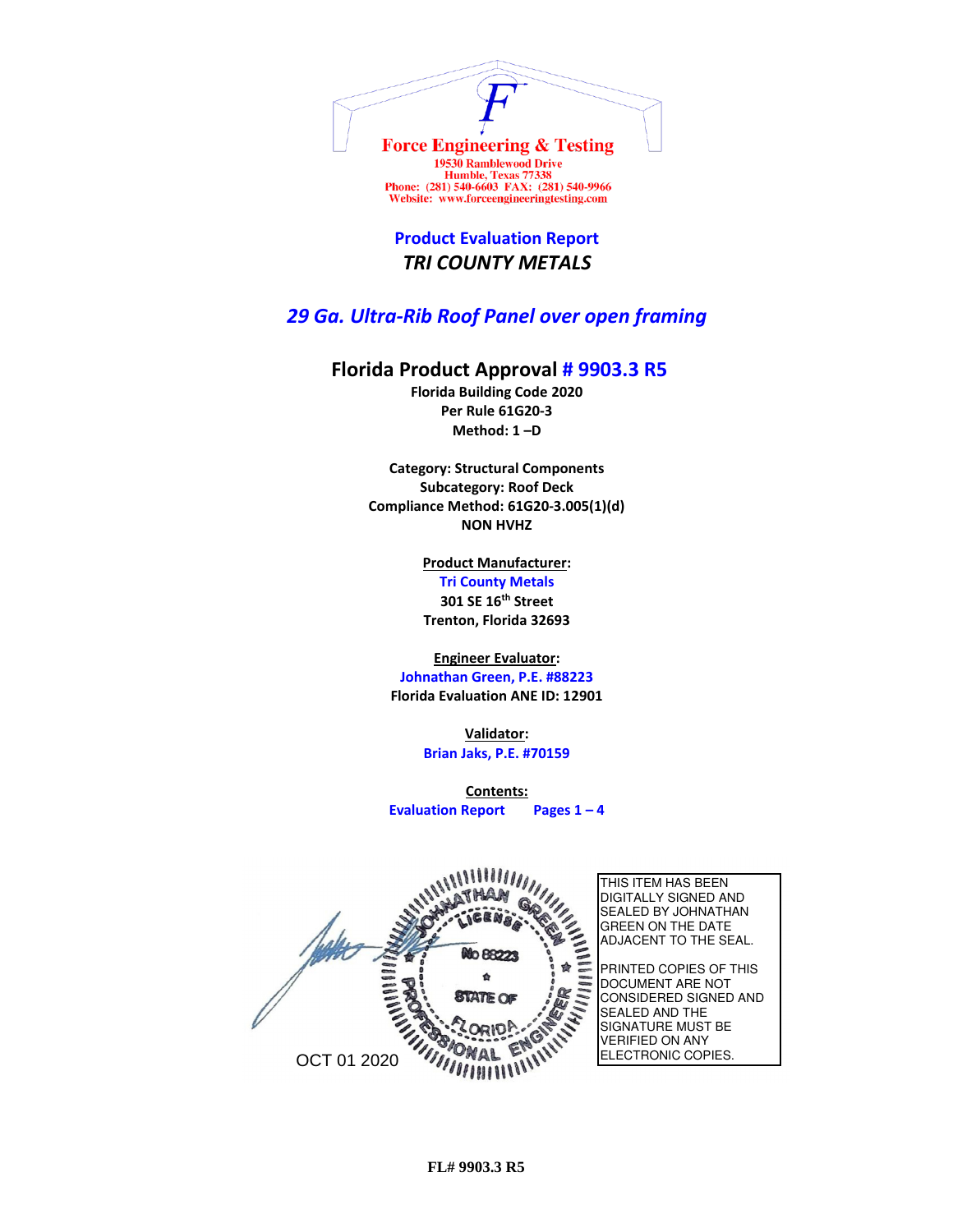| <b>Force Engineering &amp; Testing</b><br><b>19530 Ramblewood Drive</b><br>Humble, Texas 77338<br>Phone: (281) 540-6603 FAX: (281) 540-9966<br>Website: www.forceengineeringtesting.com |                                                          |                                                                                                                                                                                                                                         |  |  |
|-----------------------------------------------------------------------------------------------------------------------------------------------------------------------------------------|----------------------------------------------------------|-----------------------------------------------------------------------------------------------------------------------------------------------------------------------------------------------------------------------------------------|--|--|
| <b>Compliance Statement:</b>                                                                                                                                                            |                                                          | The product as described in this report has demonstrated compliance with the<br>Florida Building Code 2020, Sections 1504.3.2, 1504.7.                                                                                                  |  |  |
| <b>Product Description:</b>                                                                                                                                                             | panel. Structural Application.                           | Ultra-Rib Roof Panel, 29 Ga. Steel, 36" Wide, through fastened structural roof                                                                                                                                                          |  |  |
| <b>Panel Material/Standards:</b>                                                                                                                                                        | Yield Strength: Min. 80.0 ksi<br>2020, Section 1507.4.3. | Material: 29 Ga. Steel, ASTM A792 or ASTM A653 G90 conforming to Florida<br>Building Code 2020, Section 1507.4.3. Optional paint finish.<br>Corrosion Resistance: Panel Material shall comply with Florida Building Code                |  |  |
| Panel Dimension(s):                                                                                                                                                                     | Thickness:<br>Width:<br>Rib Height:                      | 0.0160" coated thickness (0.0142"uncoated thickness)<br>36" maximum coverage<br>3/4" major rib at 9" O.C.<br>Panel Rollformer: MRS Metal Rollforming Systems                                                                            |  |  |
| <b>Panel Fastener:</b>                                                                                                                                                                  | sealing washer at 24" O.C.                               | #12-14 x 34" HWH SD with sealing washing or approved equal at 9"-9"-9"-9"<br>fastener pattern. Panel side laps fastened together w/ #12-14 x 34" HWH SD with<br>Corrosion Resistance: Per Florida Building Code 2020, Section 1507.4.4. |  |  |
| <b>Substrate Description:</b>                                                                                                                                                           | Florida Building Code 2020.                              | Min. 18 Ga. Grade 50 Steel Framing. Framing must be designed in accordance w/                                                                                                                                                           |  |  |

**Allowable Design Pressures:**

| Table "A"                       |                         |                         |  |
|---------------------------------|-------------------------|-------------------------|--|
| <b>Maximum Design Pressure:</b> | $-31.2$ psf             | $+26.0$ psf             |  |
| <b>Fastener Pattern:</b>        | $9'' - 9'' - 9'' - 9''$ | $9'' - 9'' - 9'' - 9''$ |  |
| <b>Fastener Spacing:</b>        | $5' - 0''$ O.C.         | $5' - 0''$ O.C.         |  |

\*Design Pressure includes a Safety Factor = 2.0.

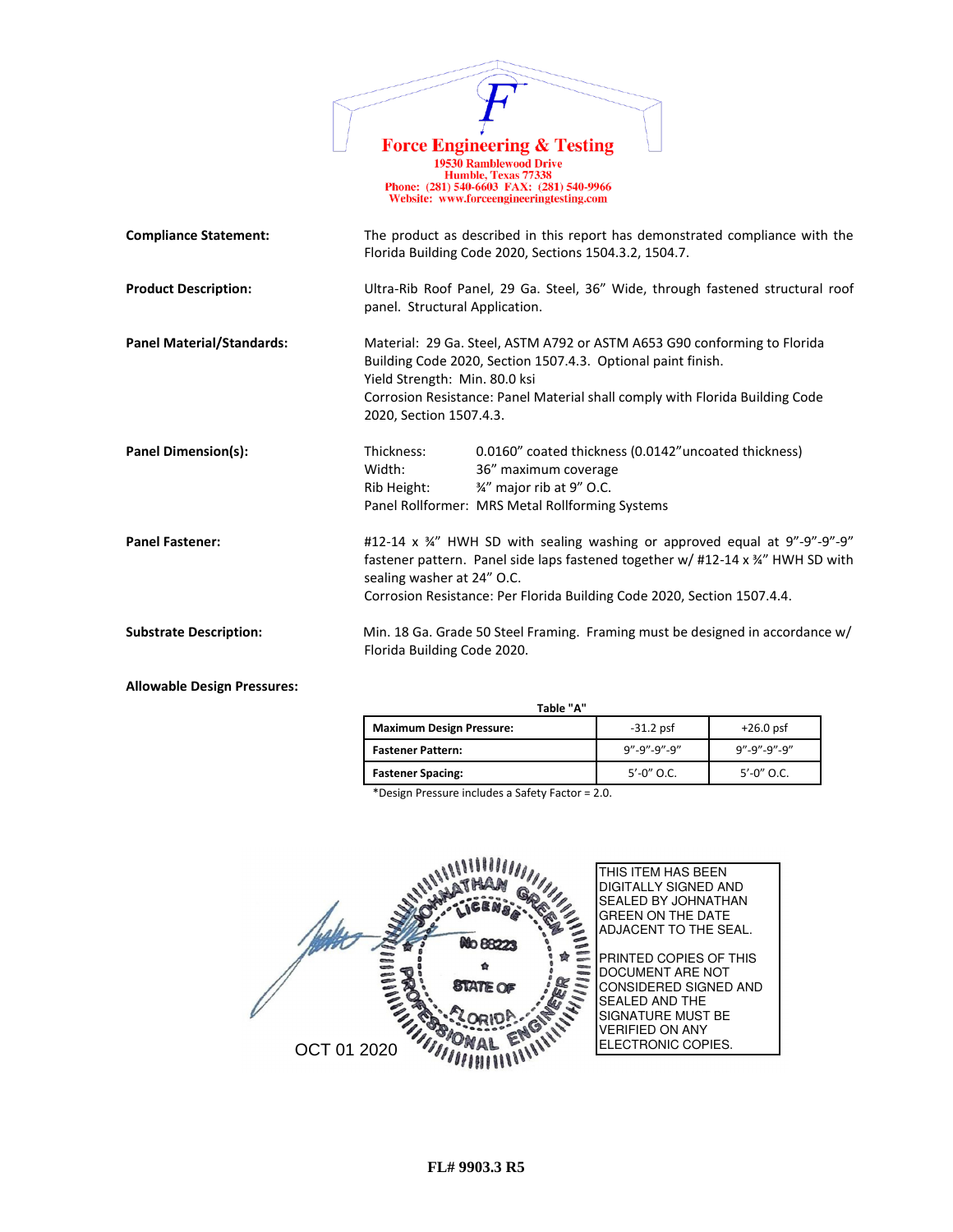

1978 Ramblewood Drive<br>
19530 Ramblewood Drive<br>
Humble, Texas 77338<br>
Phone: (281) 540-6603 FAX: (281) 540-9966<br>
Website: www.forceengineeringtesting.com

| <b>Code Compliance:</b>           | The product described herein has demonstrated compliance with<br>The Florida Building Code 2020, Section 1504.3.2, 1504.7.                                                                                                                                                                                                                                                                                                            |  |  |
|-----------------------------------|---------------------------------------------------------------------------------------------------------------------------------------------------------------------------------------------------------------------------------------------------------------------------------------------------------------------------------------------------------------------------------------------------------------------------------------|--|--|
| <b>Evaluation Report Scope:</b>   | The product evaluation is limited to compliance with the structural wind load<br>requirements of the Florida Building Code 2020, as relates to Rule 61G20-3.                                                                                                                                                                                                                                                                          |  |  |
| <b>Performance Standards:</b>     | The product described herein has demonstrated compliance with:<br>ASTM E 1592-05 (2012) Test method for structural performance of<br>sheet metal roof and siding systems by uniform static air pressure<br>difference<br>FM 4471-92 - Foot Traffic Resistance Test<br>٠                                                                                                                                                               |  |  |
| <b>Reference Data:</b>            | 1. ASTM E 1592-05 Test<br>Force Engineering & Testing, Inc. (FBC Organization # TST-5328)<br>Report No. 136-0257T-15A, B<br>FM 4471-10, Section 4.4 Foot Traffic Resistance Test<br>2.<br>Force Engineering & Testing, Inc. (FBC Organization # TST-5328)<br>Report No. 136-0076T-16<br>Certificate of Independence<br>3.<br>By Johnathan Green, P.E. (No. 88223) @ Force Engineering & Testing<br>(FBC Organization # ANE ID: 12901) |  |  |
| <b>Test Standard Equivalency:</b> | The ASTM E 1592-05 test standard is equivalent to the ASTM E 1592-05 (2012)<br>test standard.<br>The FM 4471-10, Foot Traffic Resistance test standard is equivalent to the<br>FM 4471-92, Foot Traffic Resistance test standard                                                                                                                                                                                                      |  |  |
| <b>Quality Assurance Entity:</b>  | The manufacturer has established compliance of roof panel products in<br>accordance with the Florida Building Code and Rule 61G20-3.005 (3) for<br>manufacturing under a quality assurance program audited by an approved<br>quality assurance entity.                                                                                                                                                                                |  |  |
| <b>Minimum Slope Range:</b>       | Minimum Slope shall comply with Florida Building Code 2020 and in accordance<br>with Manufacturers recommendations. For slopes less than 3:12, lap sealant<br>must be used in the panel side laps.                                                                                                                                                                                                                                    |  |  |
| Installation:                     | Install per manufacturer's recommended details.                                                                                                                                                                                                                                                                                                                                                                                       |  |  |
| OCT 01 2020                       | THIS ITEM HAS BEEN<br>DIGITALLY SIGNED AND<br>SEALED BY JOHNATHAN<br><b>GREEN ON THE DATE</b><br>ADJACENT TO THE SEAL.<br>PRINTED COPIES OF THIS<br>DOCUMENT ARE NOT<br>CONSIDERED SIGNED AND<br><b>SEALED AND THE</b><br>SIGNATURE MUST BE<br><b>VERIFIED ON ANY</b><br>ELECTRONIC COPIES.                                                                                                                                           |  |  |

**FL# 9903.3 R5**

OCT 01 2020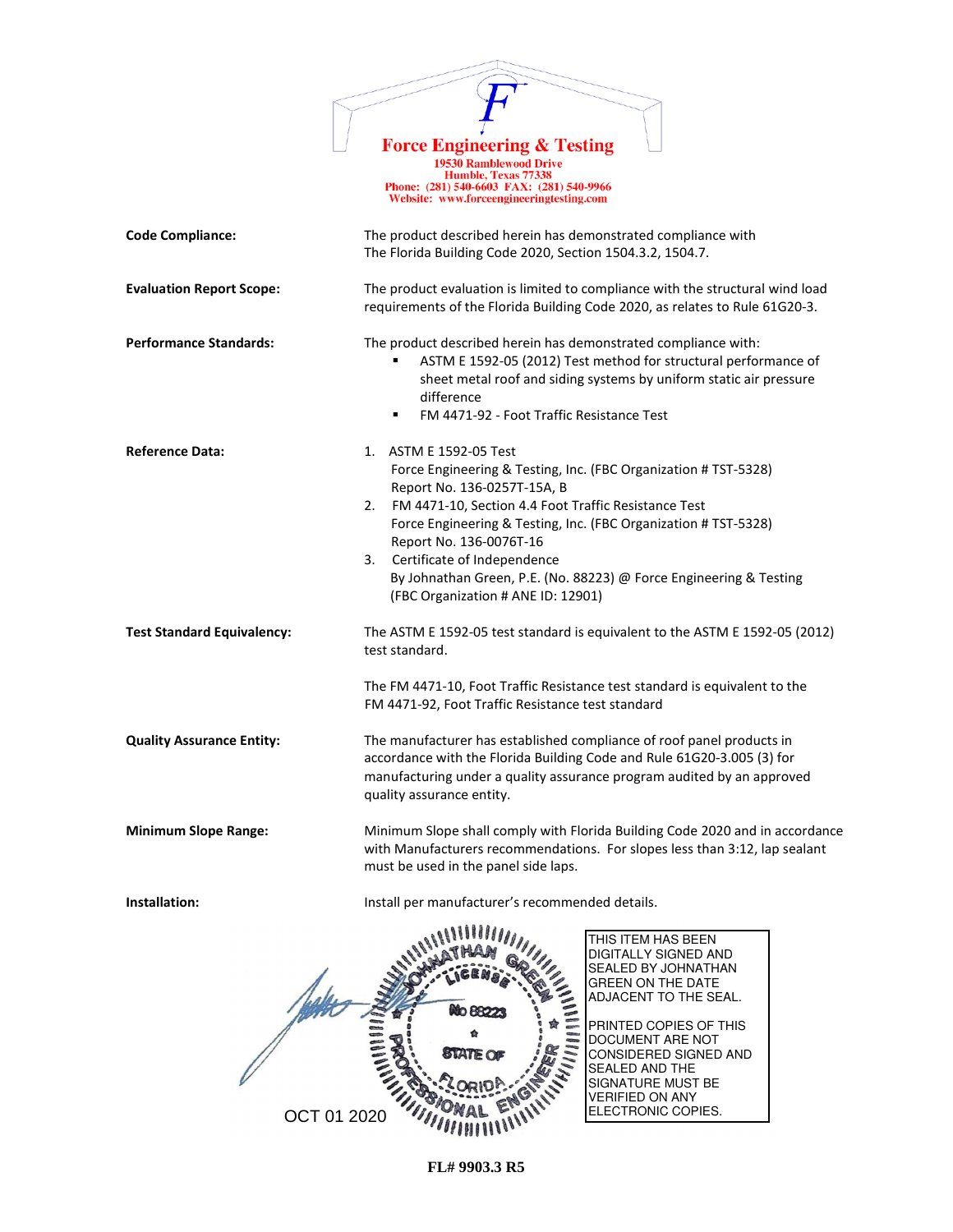

19730 Ramblewood Drive<br>
Humble, Texas 77338<br>
Phone: (281) 540-6603 FAX: (281) 540-9966<br>
Website: www.forceengineeringtesting.com

| Insulation:                            | Manufacturer's approved product (Optional)                                                                                                                                                                                                                                                                                                                                                                                                                                                                                                                                                                                              |
|----------------------------------------|-----------------------------------------------------------------------------------------------------------------------------------------------------------------------------------------------------------------------------------------------------------------------------------------------------------------------------------------------------------------------------------------------------------------------------------------------------------------------------------------------------------------------------------------------------------------------------------------------------------------------------------------|
| <b>Roof Panel Fire Classification:</b> | Fire classification is not part of this acceptance.                                                                                                                                                                                                                                                                                                                                                                                                                                                                                                                                                                                     |
| <b>Shear Diaphragm:</b>                | Shear diaphragm values are outside the scope of this report.                                                                                                                                                                                                                                                                                                                                                                                                                                                                                                                                                                            |
| <b>Design Procedure:</b>               | Based on the dimensions of the structure, appropriate wind loads are<br>determined using Chapter 16 of the Florida Building Code 2020 for roof cladding<br>wind loads. These component wind loads for roof cladding are compared to the<br>allowable pressure listed above. The design professional shall select the<br>appropriate erection details to reference in his drawings for proper fastener<br>attachment to his structure and analyze the panel fasteners for pullout and<br>pullover. Support framing must be in compliance with Florida Building Code 2020<br>Chapter 22 for steel, and Chapter 16 for structural loading. |